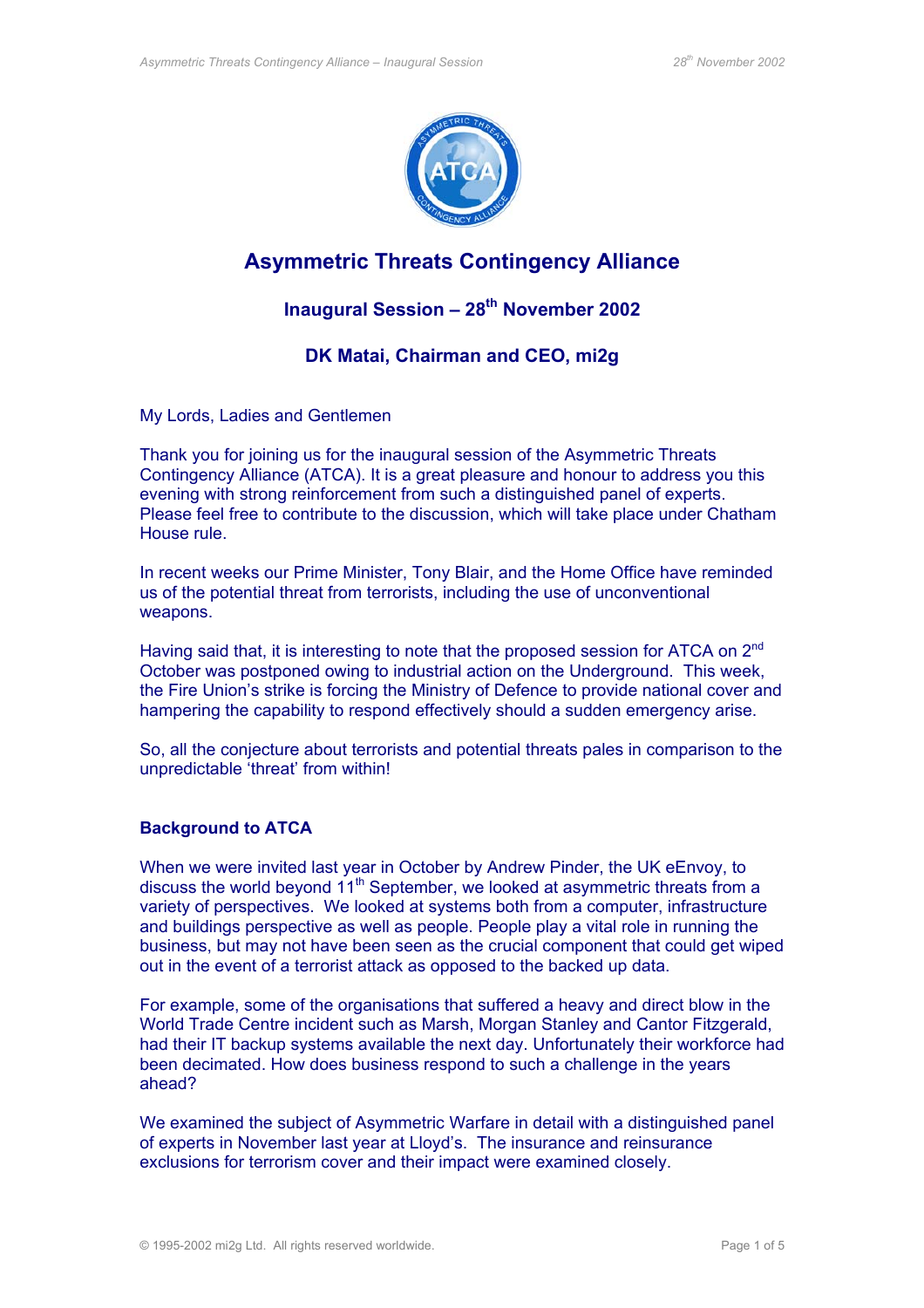In March this year, we discussed the people issue of Asymmetric Warfare at the British Computer Society's Information Security Specialist Group through a keynote speech.

The subjects of digital risk and business continuity within the insurance and reinsurance sector were then looked at by **mi2g** within a colloquium organised by the International Underwriting Association in May this year.

#### **The Asymmetric Threats Contingency Alliance**

The terrorist attacks of 11 September 2001 as well as the recent incidents in Yemen, Indonesia, Pakistan and Russia have introduced the West in particular and the world at large to the risk of asymmetric warfare. The purpose of ATCA is to promote the discussion and awareness of these threats facing today's society among decision makers and facilitate better understanding and co-operation between government and business when it comes to both mitigating and responding to all forms of terrorist attacks.

With the explicit mention of the United Kingdom - amongst other G-8 countries - by Osama Bin Laden in a recent audiotape as a target for further terrorist attacks by al-Qaeda, there is a requirement to act now and identify ways in which the impact of any such incidents would be mitigated.

Looking into the future, there is possible action against Iraq by US and UK forces. There has been an open threat from a range of radical organisations that they will embark on causing terror and economic disruption should this materialise. No doubt, some of this rhetoric is empty and it pulls a veil over the real threat from the few who may have been planted as sleepers in the past.

#### **Simulation**

Modelling the threats from asymmetric attacks be they manifest in cyberspace or in the physical world from chemical, biological, radiological or nuclear (CBRN) threats is of significance to the emergency response planners, operational managers as well as the insurance and reinsurance industry.

Post the Oklahoma bombing, US authorities carried out a simulation to study the effects of a biological weapons attack that unleashed the smallpox virus. By the end of the simulation the disease had spread to 25 states and 15 other countries.

#### **Expert Panel**

Please allow me introduce our panel of speakers that have agreed to join us this evening:

**Adrian Ballardie**, Chief Executive of Axa Corporate Solutions UK, will be speaking to us about the current state of terrorism reinsurance in the US and the activities of the Digital Risk Working Party at the IUA.

**Rudi Bogni**, Chairman of MedInvest International and a Director of Old Mutual, will be speaking on the social implications of digital crime.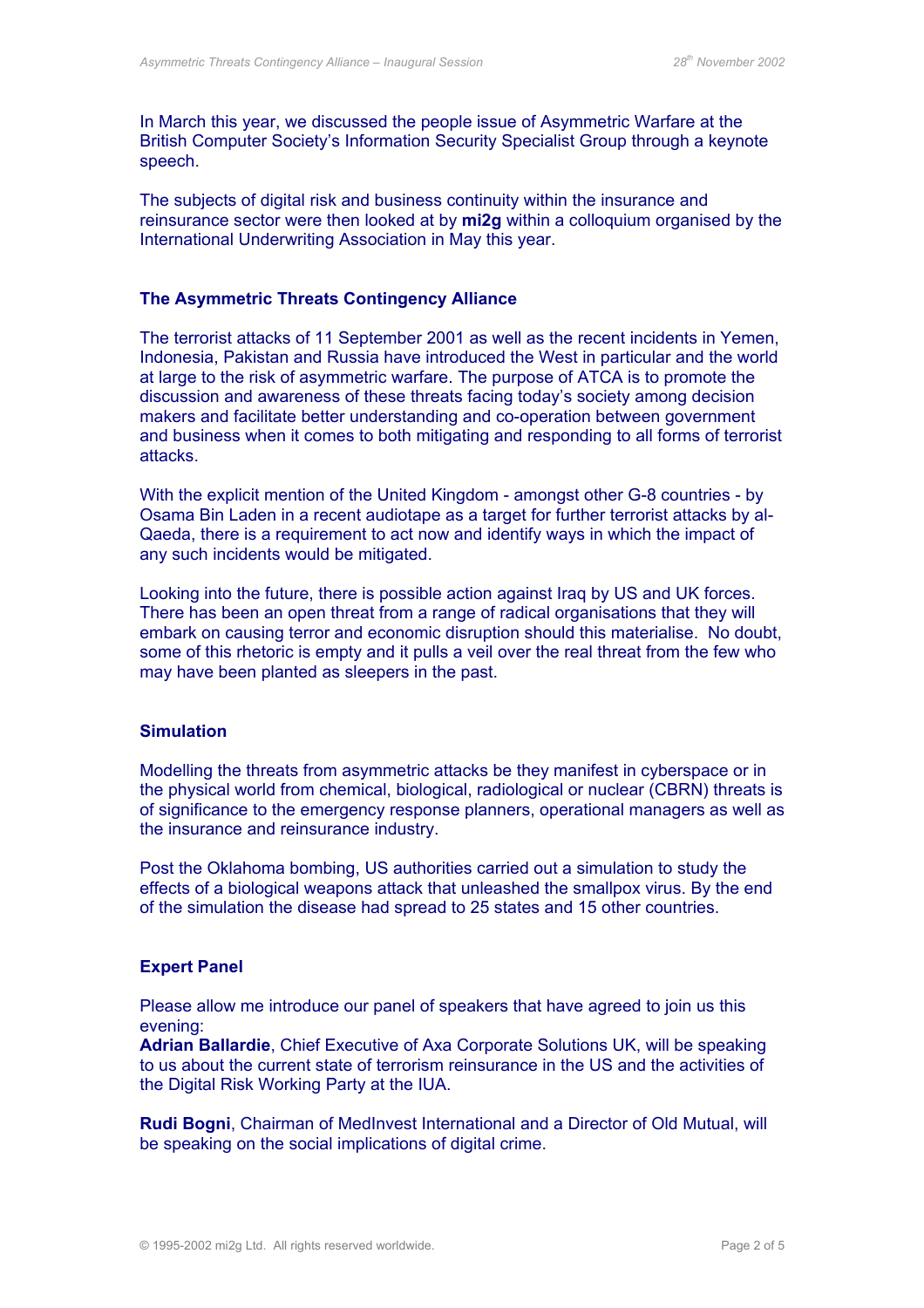**Dr Ian Davis** is Director of the British American Security Information Council and will brief us on the key security threats in the post 9/11 world.

**David Handley** is the Director of Group Strategic Analysis, BAE Systems. Previously he has been with the UK Foreign Office for 27 years with particular experience in the Middle East. David will be speaking about the "War on Terrorism": Who is a threat and who is not? And addressing the response of the international community to those threats, led by the US.

**Professor Jim Norton** is a Board Member at the Parliamentary Office of Science and Technology and will speak on the subject of Distributed Denial of Service (DDoS) attacks.

**Garth Whitty**, Head of the Homeland Security and Resilience Programme at RUSI, will be speaking on the subject of Weapons of Catastrophic Effect.

Finally, I would like to discuss the role played specifically by digital attack and its evolution into a particularly dangerous tool when used as an adjunct to conventional weapons.

#### **Technology led asymmetric warfare**

The big fault line visible in the world today lies at the junction of radicalism and technology. Terrorists have organized themselves to penetrate open societies and turn the power of modern technologies, on which we depend, against us.

We started collecting data on overt digital attacks on computer systems across the globe in 1995. From only a handful in the first three years, the number of attacks taking place has now crossed 70,000 in 2002. Some years have seen a 10-fold increase!

The most significant findings from our intelligence database are that trends in digital attacks act as a barometer of political tensions worldwide. It is interesting to note that in recent months the trend of attacks against online systems based in the United Kingdom has escalated – 211 overt digital attacks on the UK in August grew to 479 in September followed by a sudden explosion of activity in October, where a total of 2,253 attacks were recorded. And that is not all.

We have seen that there has been a tendency for hackers to choose the "lowhanging fruit" such as ill-prepared small to medium size business enterprises. This is the age of automated attack tools that are freely available on the Internet. As soon as any software vulnerability associated with a particular operating system or application becomes public knowledge, the release of tools exploiting that vulnerability takes place within a few hours.

The large and well-protected government or corporate networks which will often require relatively greater time, skill and experience together with extensive "social engineering" are as a consequence much harder to penetrate.

The effect of distributed attacks is the same. Economic damage is caused and confidence suffers.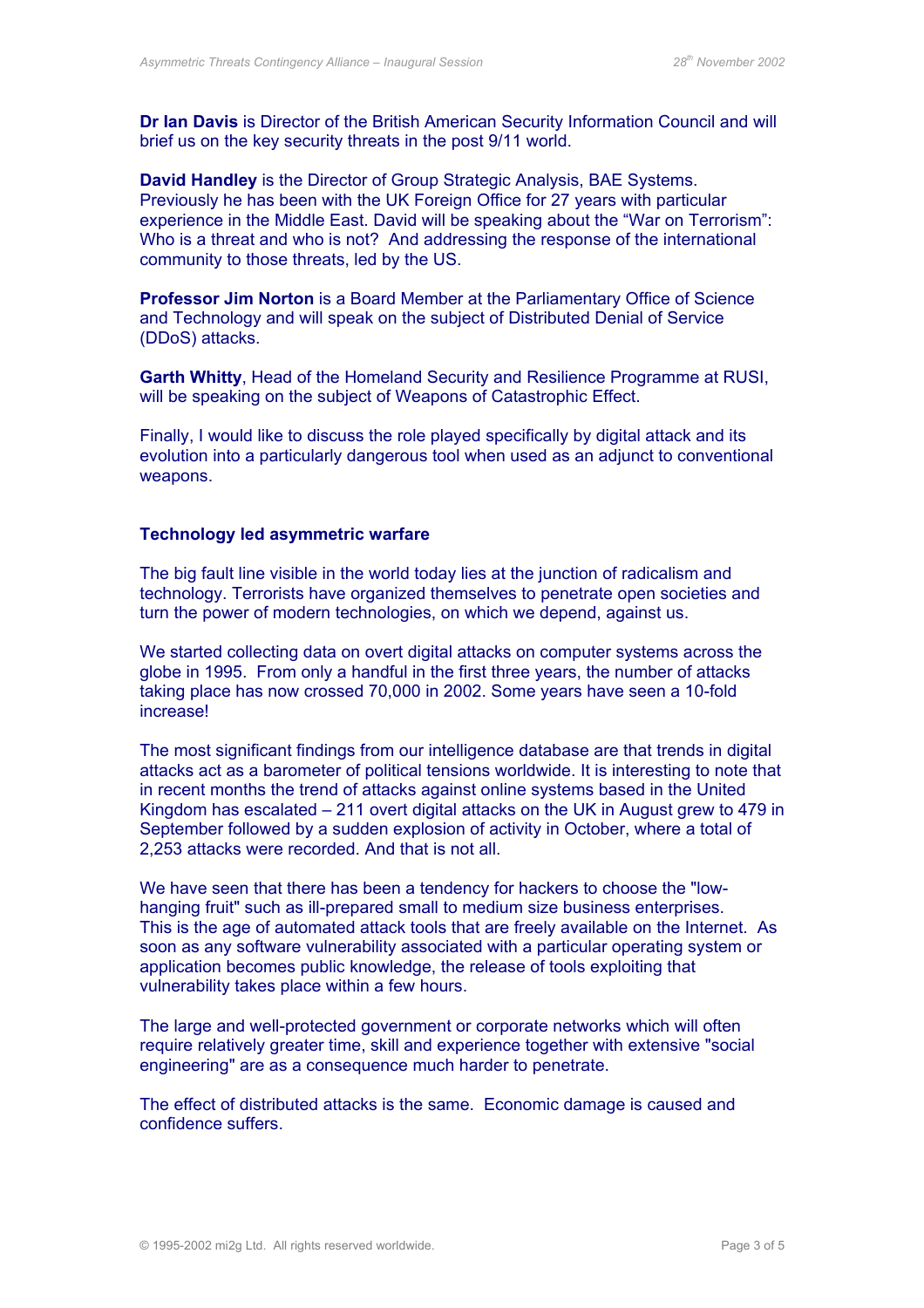### **Blended Threats**

Equating hacker groups who cause damage with terrorist organisations that kill people with powerful explosives may not be justified. Having said that, the biggest threat could still be a blended threat: digital attacks that cripple emergency response, transport or telecommunications with some insider help, could be employed by terrorists in conjunction with physical attacks to magnify the effects of their intended disruption and damage.

In recent months, information about critical infrastructure has been ferreted via the Internet; this has been traced back to IP addresses in Saudi Arabia, Kuwait, Pakistan and Indonesia.

Sophisticated computer programs used by engineers to find stress points and weaknesses in buildings, bridges and dams had also been found at the tail end of 2001 and early 2002 in computers belonging to suspected Al-Qaeda members in Kabul, Afghanistan. So even if the ability of a terrorist organisation to conduct direct attacks against critical infrastructure is limited, cyber attacks can be used as a highly effective reconnaissance tool to precede physical attacks and to blend threats so as to magnify the impact.

#### **Command and control attacks**

There is growing concern about "Command and Control" digital attacks, which would impact the critical national infrastructure such as: telecommunications, electricity production and distribution, water storage and distribution, nuclear power plants and gas facilities. This would require extensive insider help.

Former or present employees, who may have specialist knowledge of critical infrastructure and the operation of the SCADA, PLC and DCS systems can execute an attack from the outside, as in the case of Vitek Boden in Australia, who was convicted last year of hacking into a computerised waste management system and causing raw sewage to be pumped into public waterways.

### **Addressing the threat of digital warfare**

It has been our experience that certain organisations have suffered incredible losses through a digital attack exploiting software vulnerabilities that were exacerbated by the lack of a proper data back-up regime. One would assume that this was an easy to implement process.

The correct approach to digital security lies significantly more in configuration management and systems integration than in the security considerations made when developing a single piece of software – given enough time, hackers can usually find a way in – the most important issue clearly lies in limiting the damage that can be done by applying patches regularly.

Of course, configuration management is not the only issue – it is usually the case that where really heavy damage has occurred - be it from hacking, viruses or worms it has usually been with local insider help from within the victim organisation.